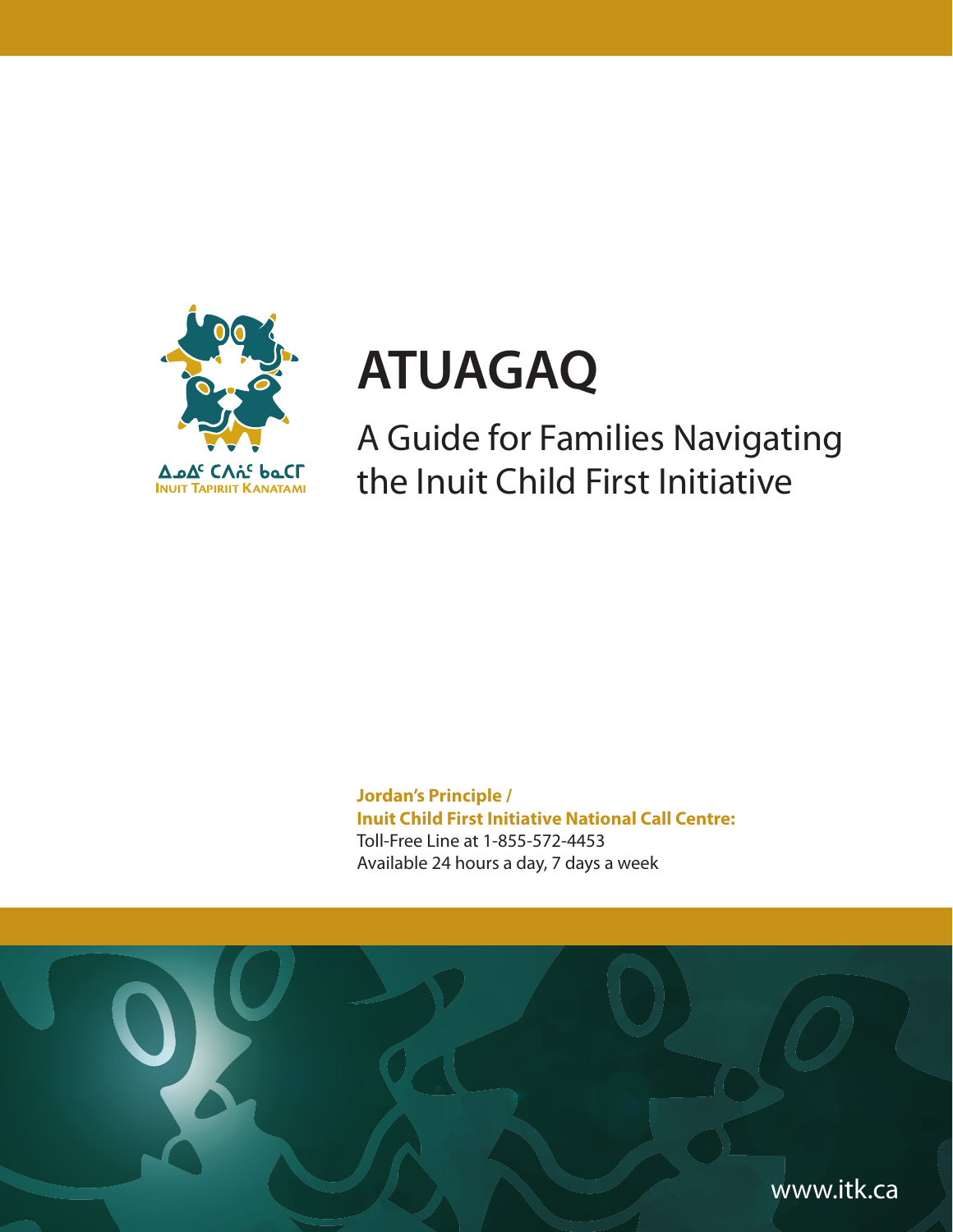# About Inuit Tapiriit Kanatami

Inuit Tapiriit Kanatami (ITK) is the national representative organization for 65,000 Inuit in Canada, the majority of whom live in Inuit Nunangat, the Inuit homeland encompassing 51 communities across the Inuvialuit Settlement Region (Northwest Territories), Nunavut, Nunavik (Northern Québec), and Nunatsiavut (Northern Labrador). Inuit Nunangat makes up nearly one third of Canada's landmass and more than 50 percent of its coastline. ITK represents the rights and interests of Inuit at the national level through a democratic governance structure that represents all Inuit regions. ITK advocates for policies, programs, and services to address the social, cultural, political, and environmental issues facing our people.

ITK is governed by a Board of Directors composed of the following members:

- Chair and CEO, Inuvialuit Regional Corporation
- President, Makivik Corporation
- President, Nunavut Tunngavik Incorporated
- President, Nunatsiavut Government

In addition to voting members, the following non-voting Permanent Participant Representatives also sit on the Board:

- President, Inuit Circumpolar Council Canada
- President, Pauktuutit Inuit Women of Canada
- President, National Inuit Youth Council

## **Vision**

Canadian Inuit are prospering through unity and self-determination.

## **Mission**

Inuit Tapiriit Kanatami is the national voice for protecting and advancing the rights and interests of Inuit in Canada.

## **Created by Inuit Tapiriit Kanatami**

Update March 2022 — Indigenous Services Canada is working towards a simpler process for applying to Inuit CFI. This 'back to basics' approach may change the processes in this guide. As ISC makes these changes available, ITK will update this guide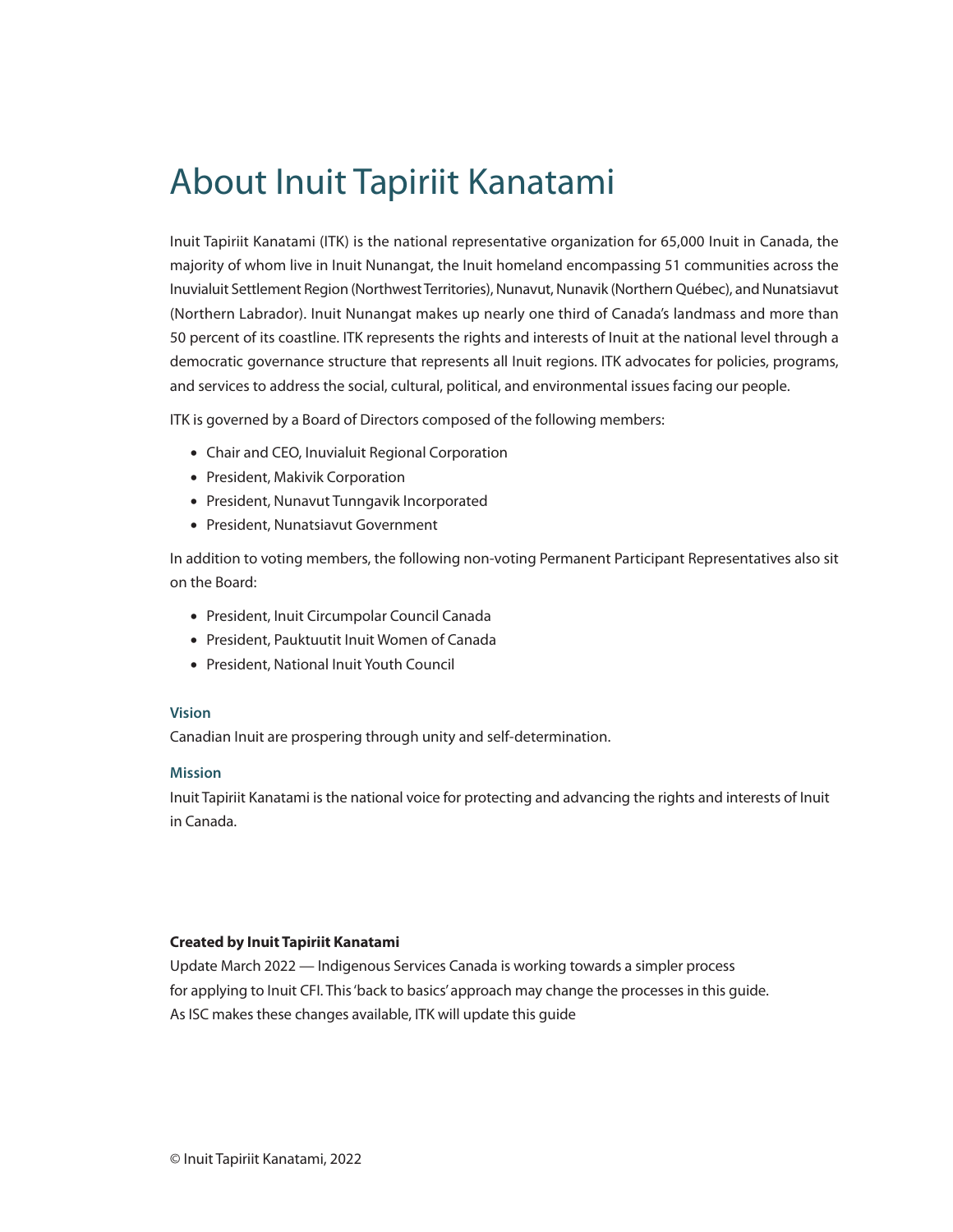

| How to Apply for the Inuit Child First Initiative in my Region? 11                                                         |
|----------------------------------------------------------------------------------------------------------------------------|
| What happens after I submit my request to Indigenous Services Canada? 13                                                   |
|                                                                                                                            |
|                                                                                                                            |
|                                                                                                                            |
| Appendix I: Inuit Child First Initiative Request Checklist 15<br>Appendix II: Sample Letter of Support / Recommendation 17 |
|                                                                                                                            |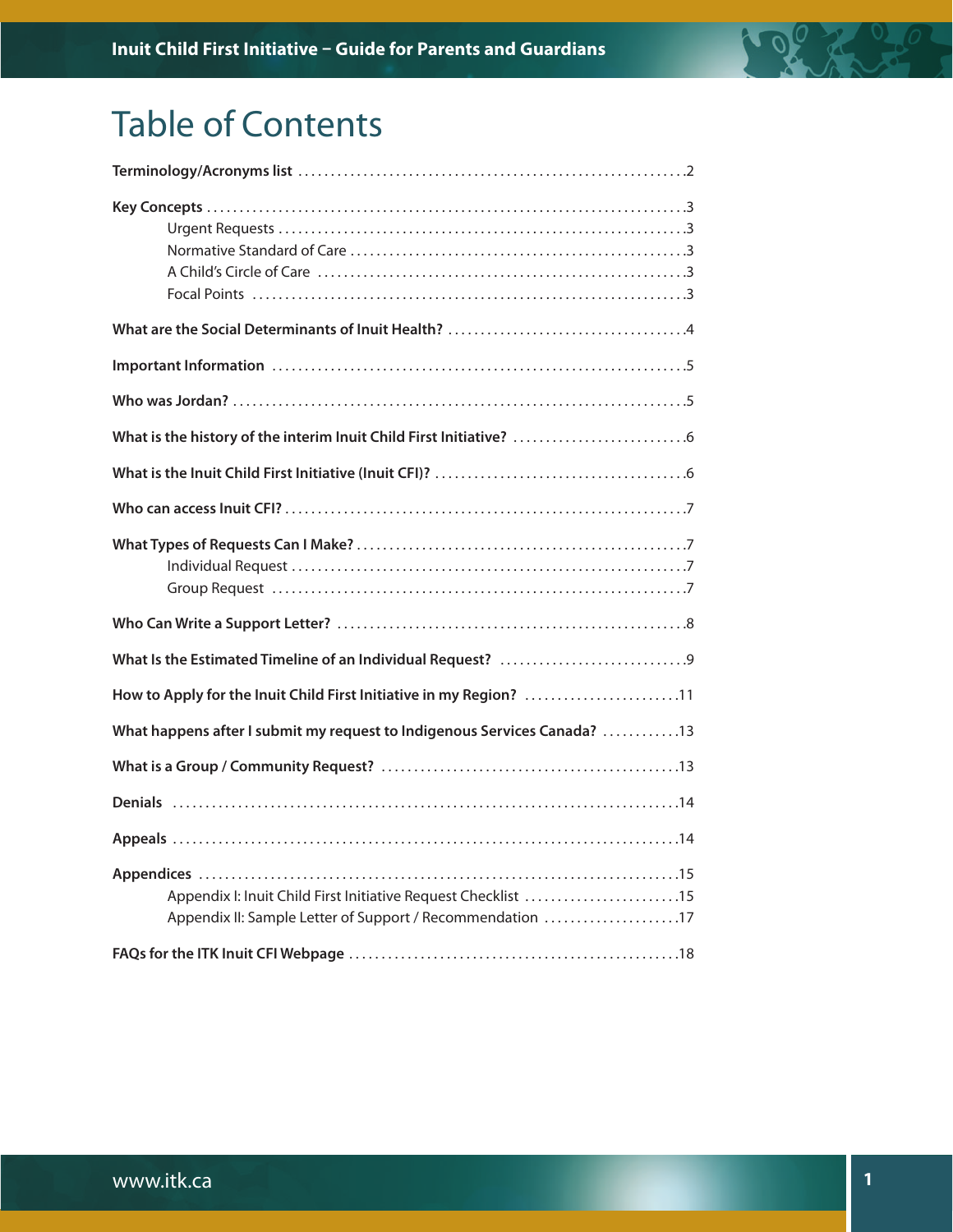# Terminology/Acronyms list

| ADM         | <b>Assistant Deputy Minister</b>       |
|-------------|----------------------------------------|
| CFI         | Child First Initiative                 |
| <b>CHRT</b> | Canadian Human Rights Tribunal         |
| LCO         | Land Claims Organization               |
| IRC.        | <b>Inuvialuit Regional Corporation</b> |
| ISR         | Inuvialuit Settlement Region           |
| ISC         | Indigenous Services Canada             |
| NG          | Nunatsiavut Government                 |
| NIHB        | Non-insured Health Benefits Program    |
|             |                                        |

**NTI** Nunavut Tunngavik Incorporated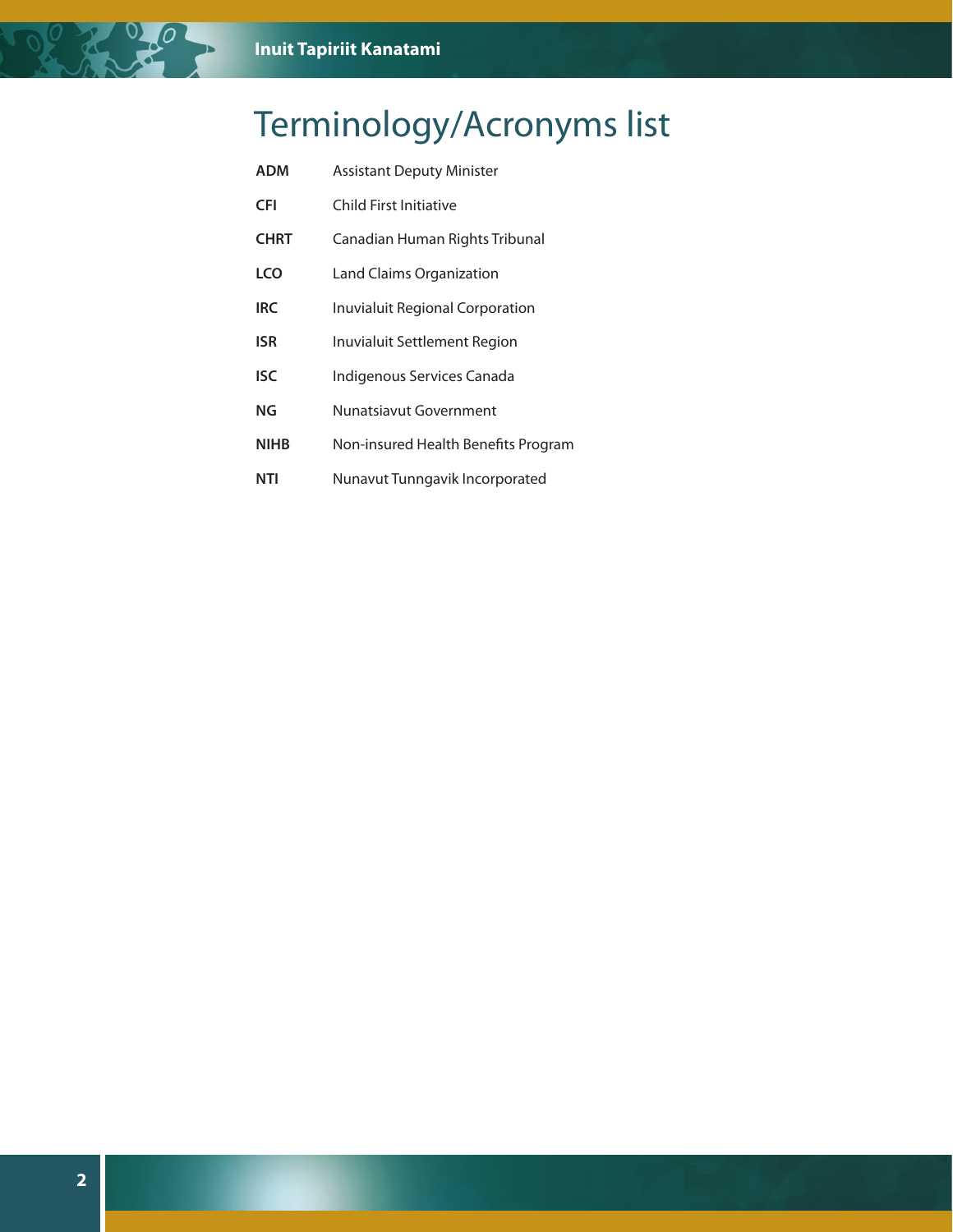# Key Concepts

## **Urgent Requests**

Urgent Requests are defined as a "child (that) requires urgent assistance, is in palliative care, or a risk of irremediable harm is reasonably foreseeable." If your child requires support to meet an immediate need and it is outside of business hours, your request should be made directly to the Indigenous Services Canada National Call Centre Toll-Free Line at 1-855-572-4453, which is available 24 hours a day, 7 days a week. Urgent Requests are given the highest priority and will be accelerated when needed. Examples of urgency include all cases involving end-of-life/palliative care, mention of suicide, physical safety concerns, no access to basic necessities, risk of child entering child welfare system, etc. The age and vulnerability of children should be considered in determining urgency.

**Please Note: If immediate or urgent care is required for a child, please call 911 or your local emergency services number.**

## **Normative Standard of Care**

The Normative Standard of Care is defined as the average or customary level of provincial/ territorial services available to achieve consistent outcomes related to health, wellbeing or education currently available through provincial/territorial funding.

These programs and services vary across and between regions. For example, a child living in an urban setting will have access to different services than those available to a child living in Inuit Nunangat.

**Substantive Equality** Substantive equality means acknowledging that not everyone starts out from the same place, so in order for everyone to have the same level of service, different groups of people need different things. Historic, economic and geographic circumstances mean that Inuit children have unique cultural, physical, mental and spiritual needs.

Understanding this, in addition to ensuring Inuit children have the same access and opportunities for services as all other children in Canada, CFI helps ensure they receive services and benefits that are tailored to their unique needs.

## **A Child's Circle of Care**

A person inside of the child's circle of care is anyone involved in caring for the child outside of the family. This could be the child's care provider, community health nurse, social worker, Elder, cultural knowledge keeper, teacher or educational support assistant. These are important people in the child's life who can speak to their needs and the needs of the family.

## **Focal Points**

Sometimes referred to as Programs Officers, these are the Indigenous Services Canada employees who help you through the request process.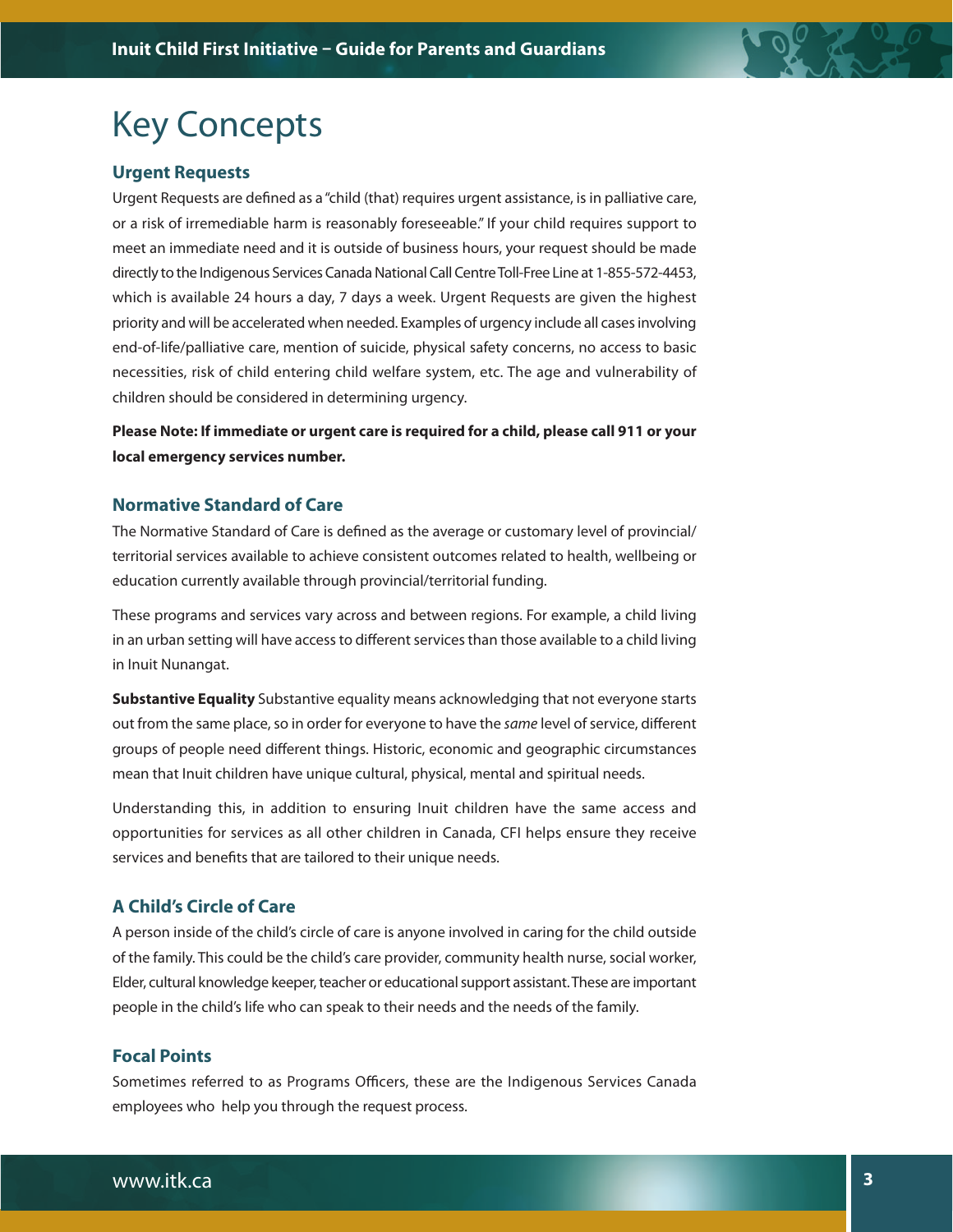# What are the Social Determinants of Inuit Health?

In September, 2014 ITK, in consultation with representatives from Inuit organizations, agencies and governments, created the document Social Determinants of Inuit Health in Canada. Social determinants of health are "the conditions in which people are born, grow, live, work and age, including the health system. These circumstances are shaped by the distribution of money, power and resources at global, national and local levels, which are themselves influenced by policy choices" (World Health Organization, 2013) these factors are: quality of early childhood development, culture and language, livelihoods, income distribution, housing, personal safety and security, education, food security, availability of health services, mental wellness and the environment. When making a request for Inuit CFI it may be useful for families to be aware of the Social Determinants of Inuit Health. The following diagram outlines the key social determinants of the health for Inuit in Canada to be described in this document.

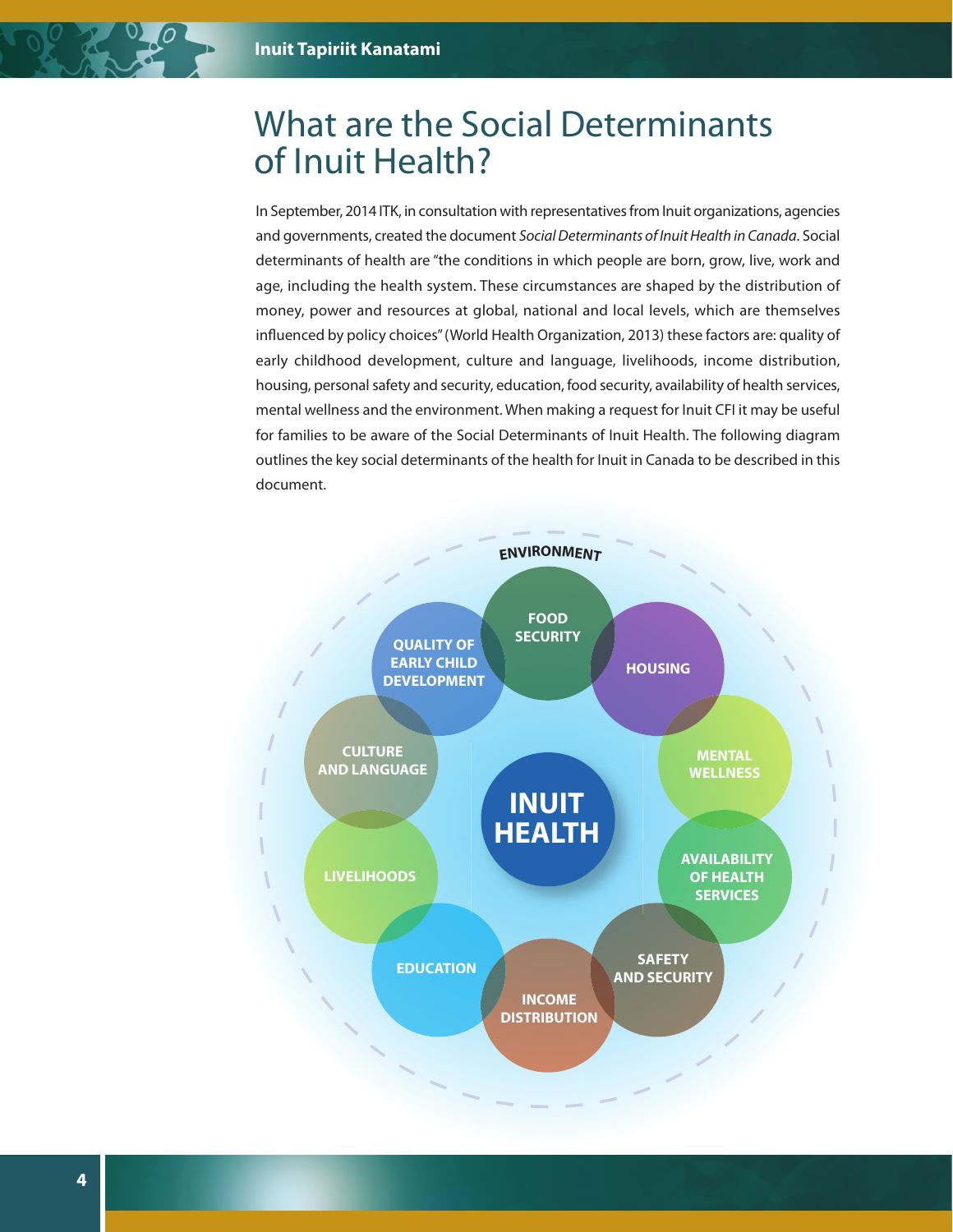

# Important Information

Inuit Child First Initiative (Inuit CFI) is the interim name given to the interim process for how Inuit children are accessing essential services and supports without delay and it currently runs parallel to Jordan's Principle Child First Initiative. You may see "Jordan's Principle" referenced throughout your journey, but please keep in mind that if your child is Inuk, you are accessing the Inuit Child First Initiative.

# Who was Jordan?

## **In memory of Jordan River Anderson October 22, 1999–February 2, 2005**

"Jordan could not talk, yet people around the world heard his message. Jordan could not breathe on his own and yet he has given the breath of life to other children. Jordan could not walk, but he has taken steps that governments are now just learning to follow." — Cindy Blackstock, Executive Director First Nations Child & Family Caring Society

Jordan River Anderson was a young boy from Norway House Cree Nation in Manitoba who was born in 1999 with multiple disabilities. He lived over two years in a hospital because federal and provincial governments could not agree on who would pay for his at-home care. The reason for this is that federal and provincial/territorial governments cannot agree on which government should pay for services to First Nations children on reserves, so they typically do not provide the service until they can reconcile any payment issues. Unfortunately, Jordan died at the age of 5 before he could experience living in a loving home.

Jordan's death ignited a movement to uphold human rights for all First Nations children through the creation of the child-first principle called "Jordan's Principle." (First Nations Child & Family Caring Society, fncaringsociety.com/honouring-jordan-river-anderson)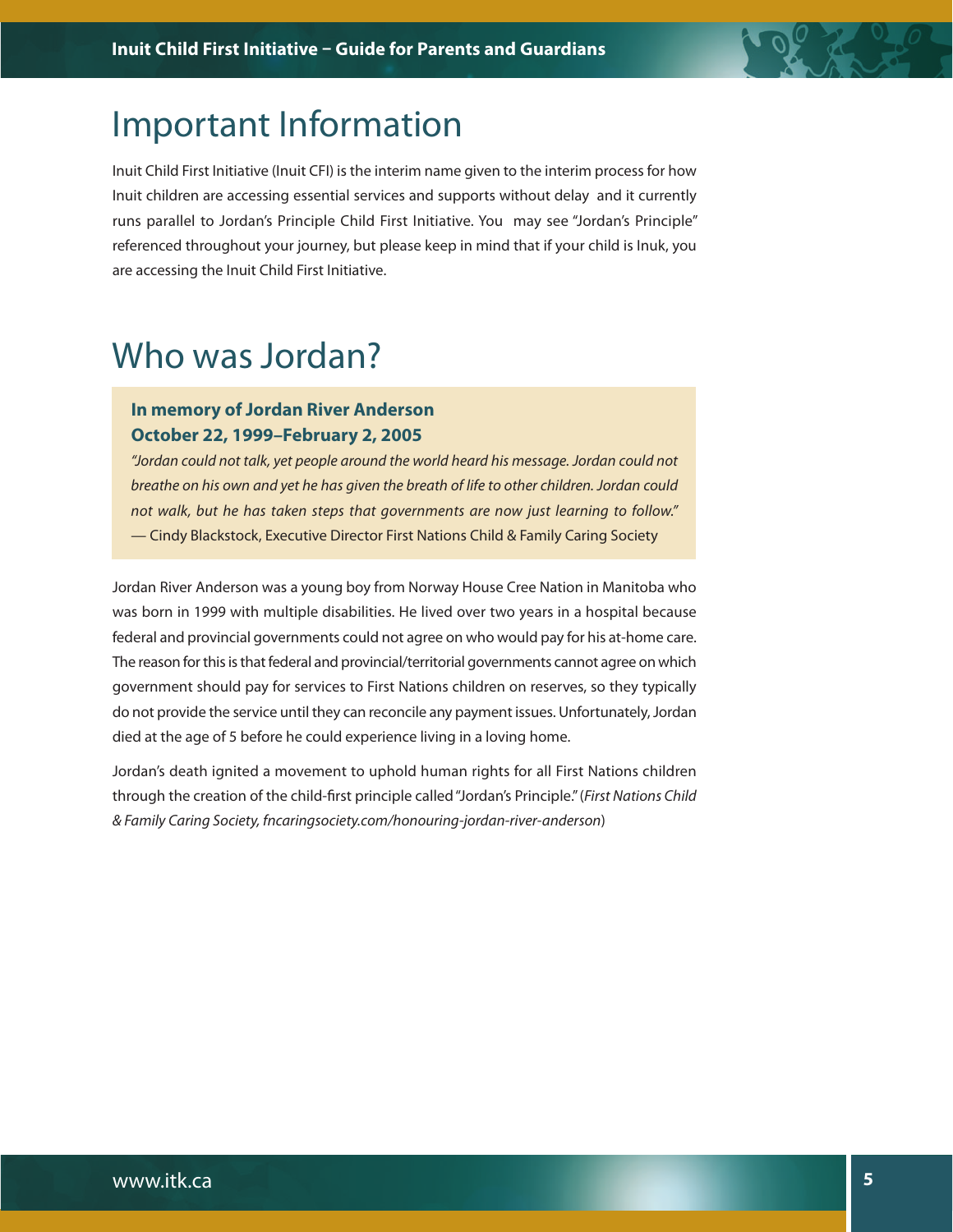# What is the history of the interim Inuit Child First Initiative?

On March 13, 2018, Natan Obed, President of ITK wrote a letter to The Right Honourable Justin Trudeau, Prime Minister of Canada, to express deep concern regarding Canada's denial of services to Inuit Children and Youth under Jordan's Principle and the Child First Initiative. President Obed urged the Government of Canada to make immediate changes to the existing policies to ensure Inuit children and youth receive full and proper benefits under Jordan's Principle and the Child First Initiative.

The federal government agreed to begin working with Inuit land claim organizations (LCOs) and ITK to develop an Inuit Equivalent to Jordan's Principle. As a first step, Inuit children were included under the Child First Initiative (CFI), and during this interim phase it was decided that it would be referred to as the Inuit Child First Initiative (ICFI).

On September 10, 2018, six months after President Obed sent the letter asking for the inclusion of Inuit under Jordan's Principle, a public announcement was made that Inuit could access the Child First Initiative. Inuit children and families then began making requests and receiving services to meet their needs.

# What is the Inuit Child First Initiative (Inuit CFI)?

The Inuit Child First Initiative ensures Inuit children have access to the essential health, social and educational products, services and supports they need, when they need them.

Inuit CFI recognizes intergenerational trauma from the legacy of colonization and all requests are reviewed with a substantive equality lens.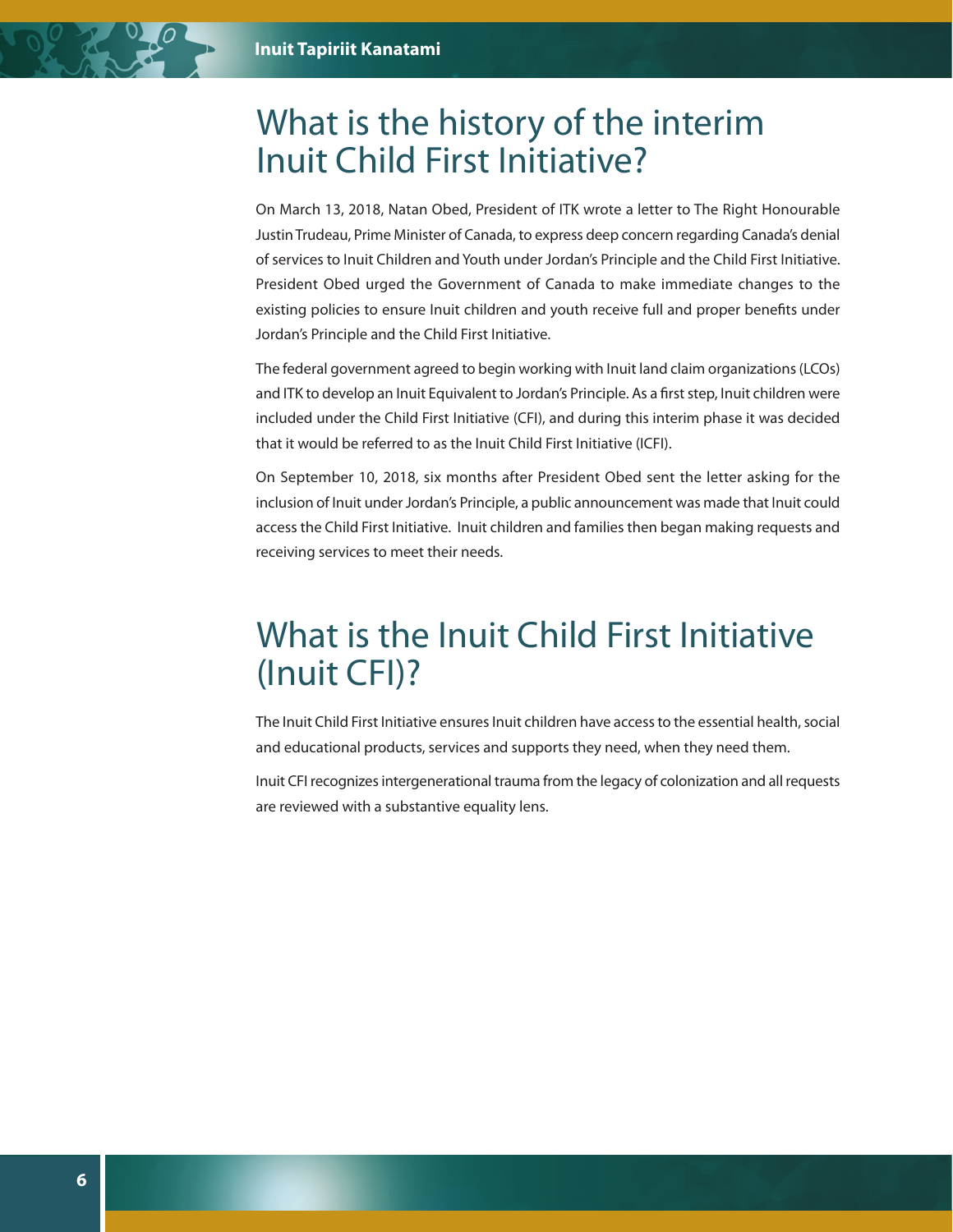

# Who can access Inuit CFI?

All Inuit children, no matter where they live in Canada, can request funding through the Child First Initiative. The child must be recognized by an Inuit land claim organization and the child must be under the age of majority in their province/territory of residence. In some regions if your child is not a registered Inuit Land Claims Beneficiary but at least one of their parents are, you can provide their parent's beneficiary registration information. If you have questions you can contact your regional focal point.

Any Parent/Guardian or a designate determined by the Parent/Guardian can submit a request.

A youth between the ages of 16 to the age of majority in their Province or Territory can apply directly for programs and services that they require.

# What Types of Requests Can I Make?

## **Individual Request**

An individual request may be submitted by a parent or authorized representative for a single child or multiple children in the same family.

## **Group Request**

A group request may be submitted by a community member or organization that sees a collective need for a group of children.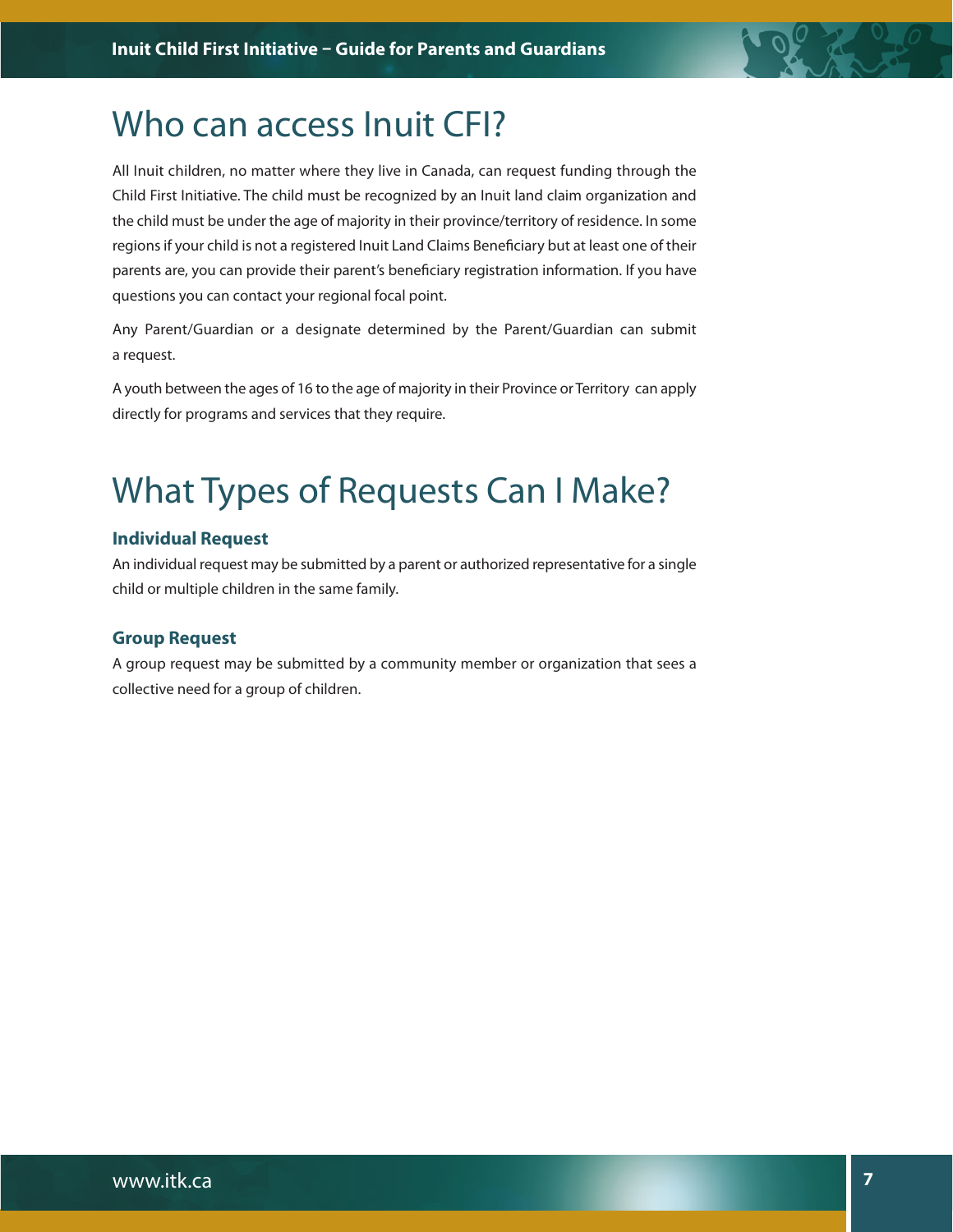# Who Can Write a Support Letter?

- A support letter is written from a person within the Child(ren)'s circle of care identifying how the products or services that are being requested will meet the child(ren)'s unmet needs. For example, if the request is related to a need for a medical device to help your child, you can ask for a support letter from the health care specialist that has recommended it to you. It is important that the person who writes the support letter is knowledgeable about the need of your child. Below is a short list of professionals that may be able to provide you with a support letter (this list does not include all professionals)
	- Medical Doctors General Practitioners

 Speech and Language Pathologists Dentists **Orthodontists** 

- Specialists: Physio or Ocupational Therapists, Nutritionists etc.) Teachers, principals Nurses Social workers **Councellors** 
	- Community support workers
	- Student support workers
	- Income assistant workers
- Regional or community leaders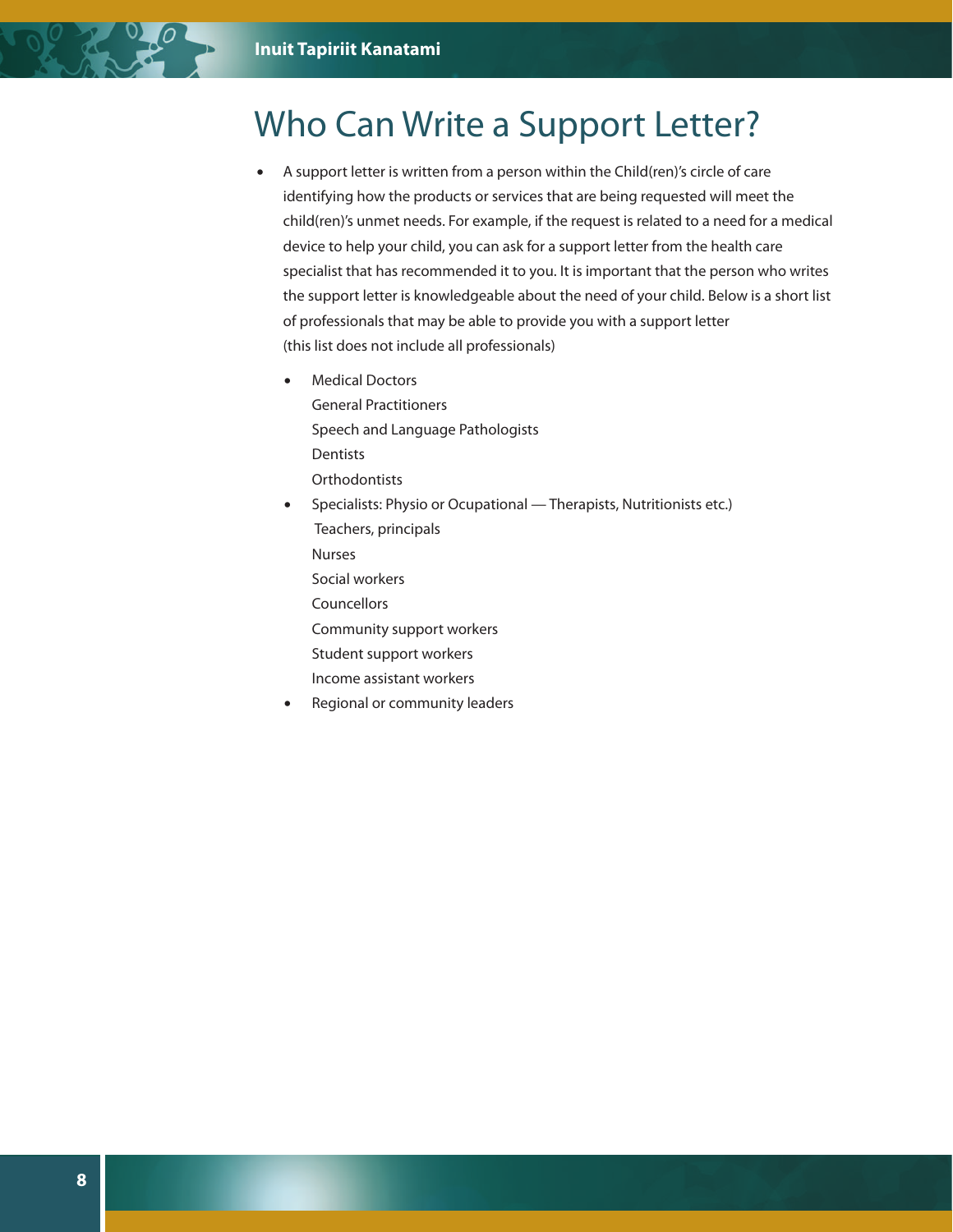

# What Is the Estimated Timeline of an Individual Request?

## **Processing Times**

| Type of concern                                | For one child or multiple children in the<br>same family or with the same guardian | For a group of children from<br>multiple families or guardians |
|------------------------------------------------|------------------------------------------------------------------------------------|----------------------------------------------------------------|
| <b>Urgent</b><br>(health or safety is at risk) | 12 hours from receiving<br>all necessary information                               | 48 hours from receiving<br>all necessary information           |
| Non-urgent                                     | 48 hours from receiving<br>all necessary information                               | 1 week from receiving<br>all necessary information             |

**(ISC may send a confirmation of receiving a request, possibly as an automatic response. Non-urgent request may take additional time.)**

If your funding request is approved, depending on your request and where you live in Canada, you may receive extra information about how the payment process works, and can follow up with ISC staff with any questions.

Funding is delivered in one of two ways:

- When possible, ISC will arrange for the products, services or supports to be given directly to the child or children. In these situations, there is no cost to you, ISC or a regional service coordinator pays for the products, services or supports directly;
- If you have already paid for the approved product, service or support, they are reimbursed;

**Please note:** ISC does not advance the funding, however some regional organizations may work with the families to arrange suitable funding options to decrease the financial hardship on the families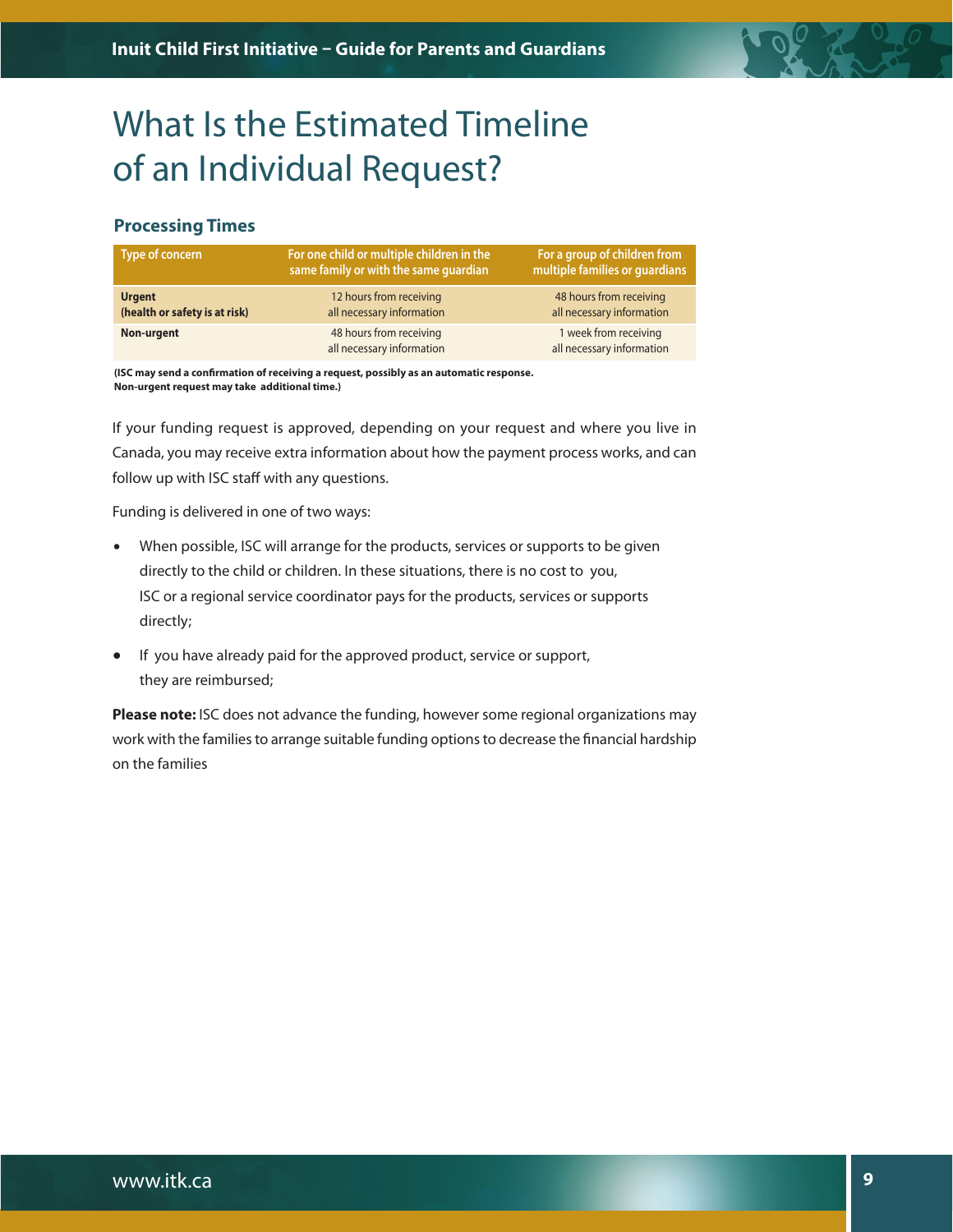## **Medical Supplies and Equipment**

Wheelchair ramps Mobility aids First Aid Personal Protective Equipment

# **Examples of Individual Requests**

(these lists do not show all needs and any unmet need of your child can be a request)

## **Mental Health**

**Allied Health** Therapeutic services (speech therapy, physiotherapy, occupational therapy)

**Counselling** Psychological evaluation Respite care Addictions support or prevention

## Tutoring services Educational assistants

Specialized School transportation Psycho-educational assessments Assistive technologies for home and in classroom School Supplies (printer, Paper, laptop)

**Education**

**Social/ Cultural** Language or on the land programming Cultural services from Elders Country Food programs Specialized summer camps Cultural toys and resources

# **Child Development**

Assessments / Screenings Language and literacy skills development

**\*Travel and accommodation needed to access services or resources may also be included in a request\***

**10**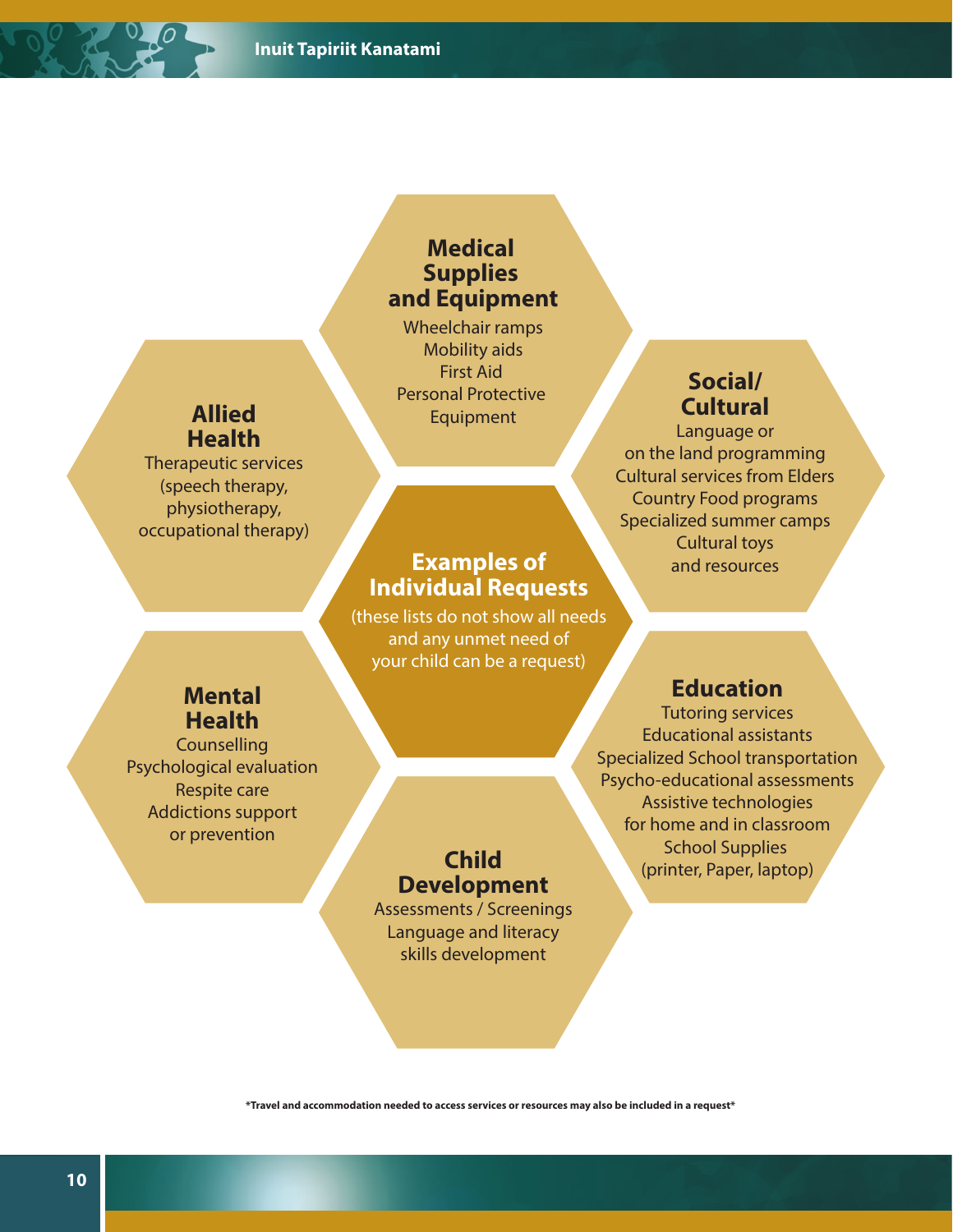# How to Apply for the Inuit Child First Initiative in my Region?

# **NUNATSIAVUT NUNAVUT NUNAVIK**



**Nunatsiavut Child Services Workers**

**Nain** 709-922-2126 ext 250 **Hopedale** 709-933-3220 **Postville** 709-479-9878 ext 2006 **Makkovik** 709-923-2340 **Rigolet**  709-947-3328 ext 268 **Upper Lake Melville Area** 709-896-5494  **Upper Lake Melville Are**a 709-896-5495

**Indigenous Services Canada Regional Focal Point Atlantic Region** 1-833-652-0210 (All Inquiries)

sac.principedejordanatljordansprincipleatl.isc@canada.ca



**Arctic Children and Youth Foundation** 867-975-3255

**Indigenous Services Canada Regional Focal Point**

**Northern Region** 1-866-848-5846 (Requests)

sac.principedejordannrnnrjordansprinciple.isc @canada.ca

**Northern Region** 1-866-848-5846 (Payments)

sac.principedejordanfinancenrnnrfinancejordansprinciple.isc @canada.ca



## **Nunavik Regional Board of Health and Social Services**

1-819-964-2222 cfi.nrbhss@ssss.gouv.qc.ca

> Toll Free: 1-844-964-2244

**Indigenous Services Canada Quebec Regional Focal Point** (All Inquiries)

sac.principedejordan-qcjordansprincipleatl.isc@canada.ca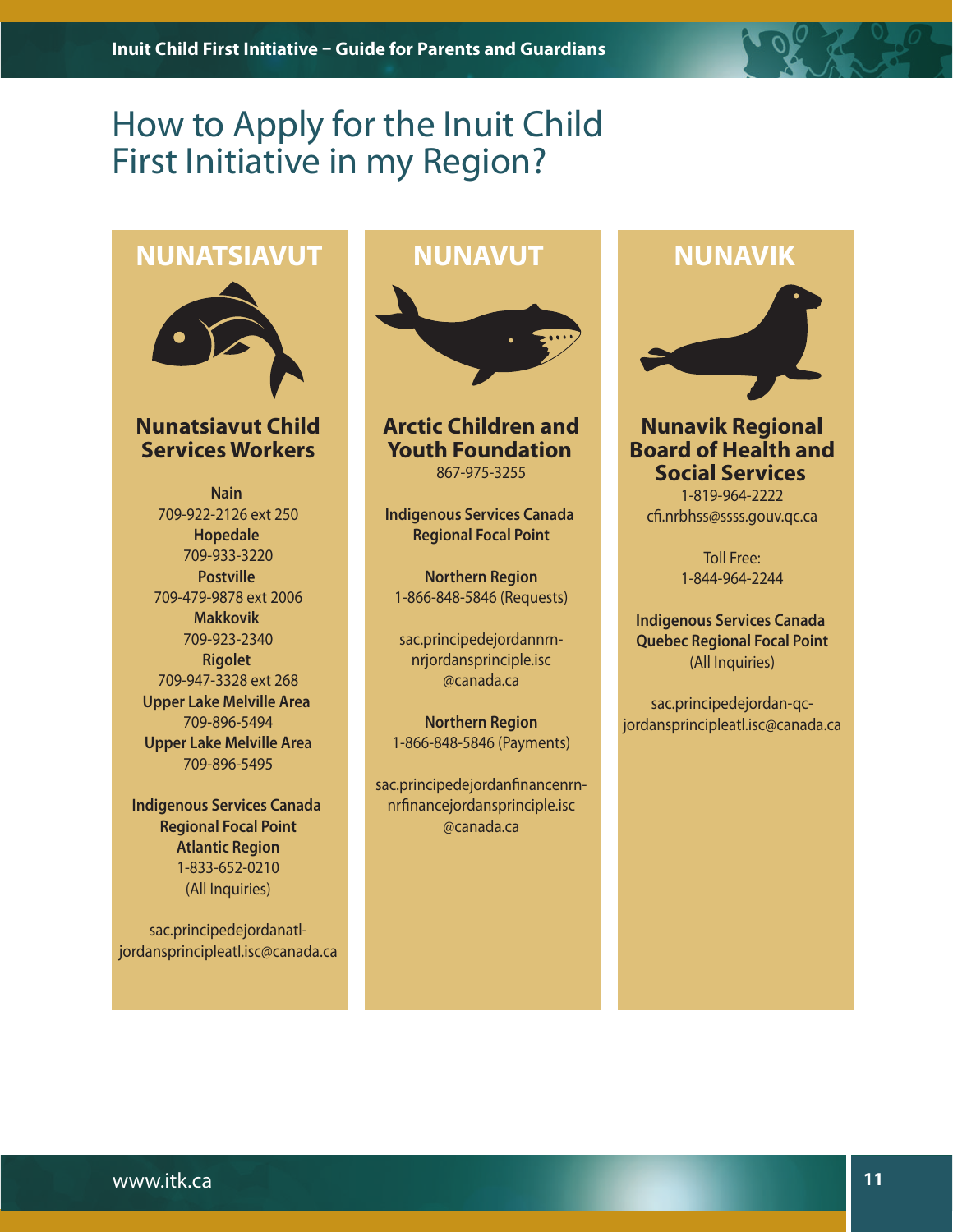# **INUVIALUIT SETTLEMENT REGION**



**Inuvialuit Regional Corporation**

> **Inuit CFI Coordinator** 867-777-7082 www.inuvialuit.com **IRC Application (link)**

**Indigenous Services Canada Regional Focal Point**

**Northern Region** 1-866-848-5846 (Requests)

sac.principedejordannrnnrjordansprinciple.isc @canada.ca

**Northern Region** 1-866-848-5846 (Payments)

sac.principedejordanfinancenrnnrfinancejordansprinciple.isc @canada.ca



**Tungasuvvingat Inuit Child First Initiative Coordinator** 613-565-5885 www.TIontario.ca **TI Application (link)**

**Innuqatigiit Inuit Child First Initiative Coordinator** 343-543-3500

**OHSNI** CFI@OHSNI.com 613-523-7822 Ext. 127

**Services Canada Focal Point Ontario** 613-618-1833 (Requests)

sac.jordansprincipleon.isc @canada.ca

**Ontario** 613-618-1833 (Payments)

sac.principedejordanfinance-onfinancejordansprinciple.isc @canada.ca

# **ONTARIO ALL OTHER PROVINCES AND TERRITORIES**



**ISC Regional Focal Point<sup>s</sup>**

**Atlantic (NB,NL,NS,PE):**  1-833-652-0210 (All Inquiries) sac.principedejordanatljordansprincipleatl.isc@canada.ca

**Quebec**  1-833-652-0210 (All Inquiries) sac.principedejordan-qcjordanprinciple.isc@canada.ca

**Manitoba**  204-391-6083 (Requests) 204-894-8858 (Payment Inquiries) sac.fnihbfnihmbrjpspnirmbdgspni.isc@canada.ca

**Saskatchewan**  1-833-752-4453 (All Inquires) sac.jordansprinciplesask\_financeprincipedejordan.isc@canada.ca

**Alberta**  780-495-8340 (All Inquiries) sac.jordansprincipleabprincipedejordan.isc@canada.ca

**British Columbia**  778-951-0716 (Requests) sac.principedejordancbbcjordansprinciple.isc@canada.ca 778-951-0716 (Payments) sac.paiementsprincipedejordancbbcjordansprinciplepayments.isc@canada.ca

> **Yukon / NWT**  1-866-848-5846 (All Inquires) sac.principedejordanrnnrjordansprinciple.isc@canada.ca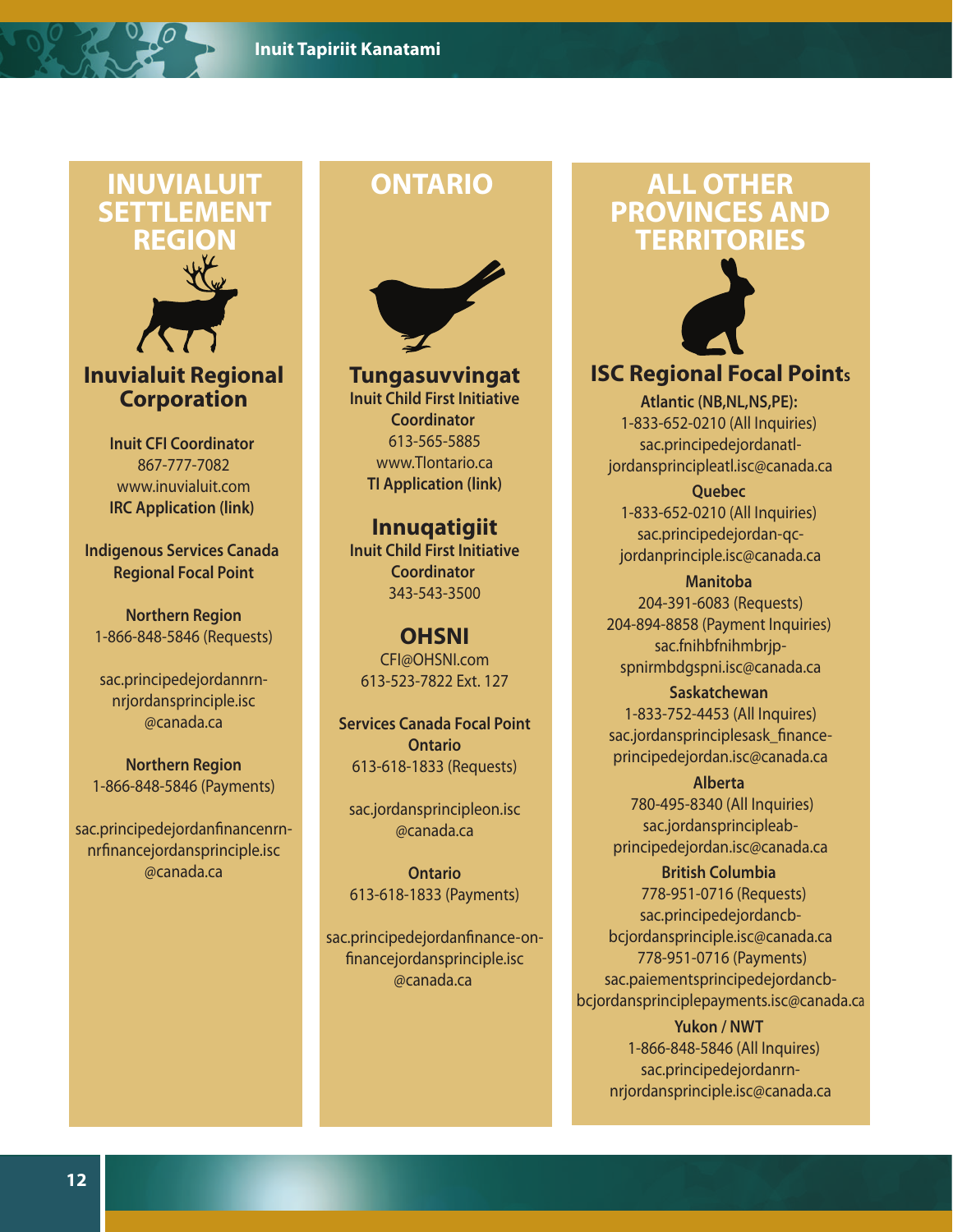

- 1. The request is received by the ISC Regional Focal Point or National Office.
- 2. The request is evaluated to determine if it is urgent/non-urgent (IF DEEMED URGENT THE REQUEST IS PROCESSED WITHIN 12 HOURS AND THE FOLLOWING STEPS WILL BE ACCELERATED).
- 3. ISC will ensure all documentation is complete and request additional information if needed.
- 4. ISC will ensure confirmation of enrollment as an Inuit Land Claim Agreement beneficiary in Canada.
- 5. ISC will obtain guardian consent.
- 6. ISC will send a letter of confirmation or refusal will be sent to the applicant with the approval of the case number and the outline of what was approved and the total funding amount. In the case of a denial letter they will include the steps to take for an appeal to their decision.

# What is a Group / Community Request?

A Group Request can be made on behalf of a group of children who are not from the same immediate family. For example, a request may be submitted by a community service coordination organization. Community partners are funded by ISC and provide an estimated number of children requiring products or services in the submission. Group requests are managed by partners through contribution agreements with ISC.

Non-urgent group requests are processed within one week of receiving all necessary information.

Urgent group requests are processed within 48 hours of receiving all necessary information.

Examples of Group Requests:

- Multiple children in a community require access to a speech and language pathologist. Instead of the children travelling away from their home community to access this service, a request can be made to Inuit CFI to hire a speech and language pathologist to travel to the community to assess the children in need.
- Families are struggling to find services for their children outside of what is offered by the community health centre. The community wants to hire a child service coordinator to assist families in accessing available services. A request can be made by a community organization to staff a position to provide support to their families.
- Youth in a community do not have access to a place that is safe and provides youth appropriate programming. A request can be made by a community organization to fund the program, including space rental, staffing, and other program-related costs.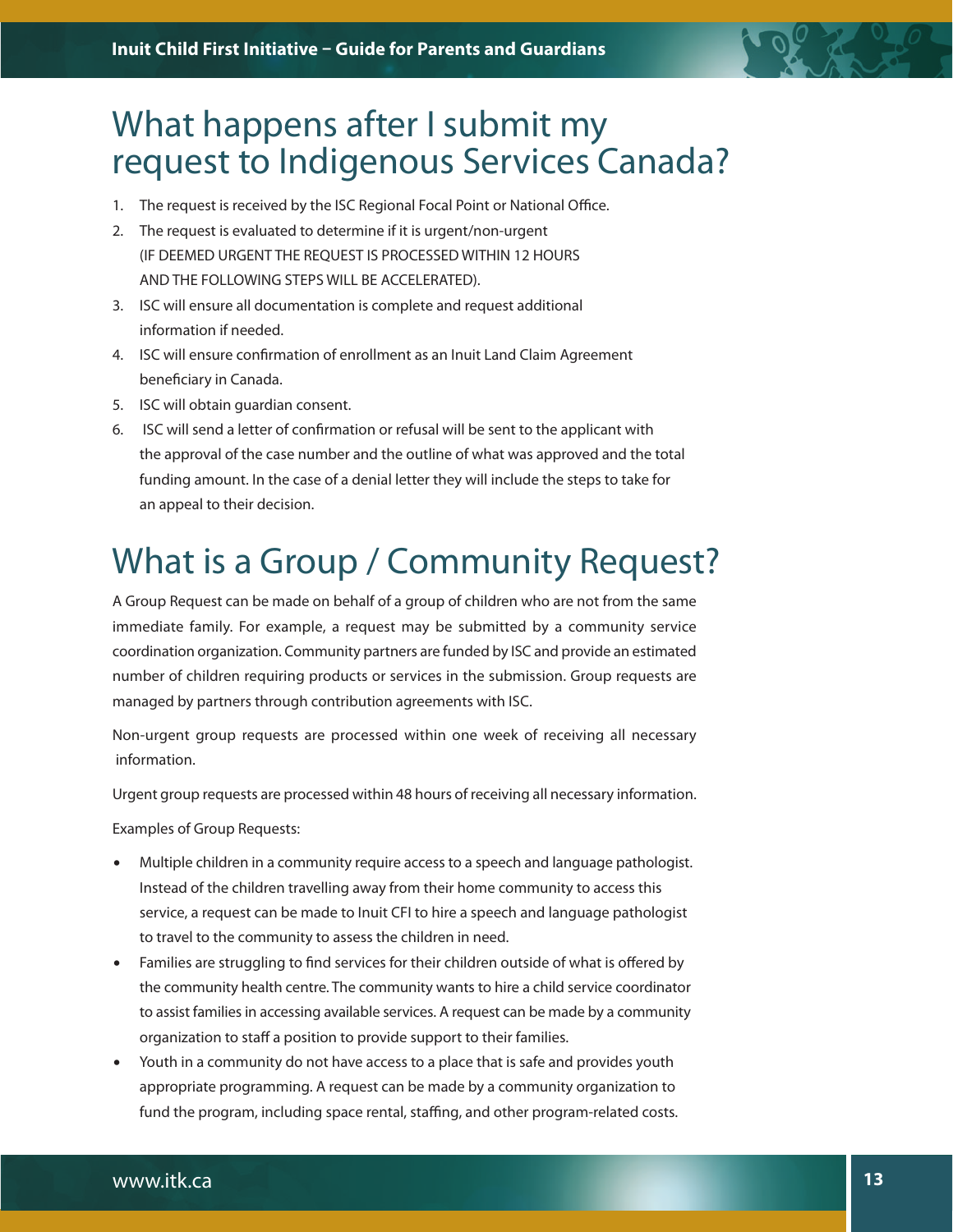# Denials

If a request is denied, you may initiate an appeal anytime within one year of the date of denial. To do so, please send in a written request including rationale to your regional representative, who can assist you throughout the appeal process.

 An appeal can be made up to one year from the date the request was denied. You will receive a decision within 30 days of your request for an appeal. Wait times may be longer depending on ISC capacity.

# Appeals

At a minimum, the request for appeal must contain enough information for ISC to be able to identify the request you are appealing:

- child's name and date of birth
- product or service requested

New or additional information is not needed in order to request an appeal. However, you may also include additional information, such as:

- New or additional assessments that were not included in the initial request
- New or additional quotes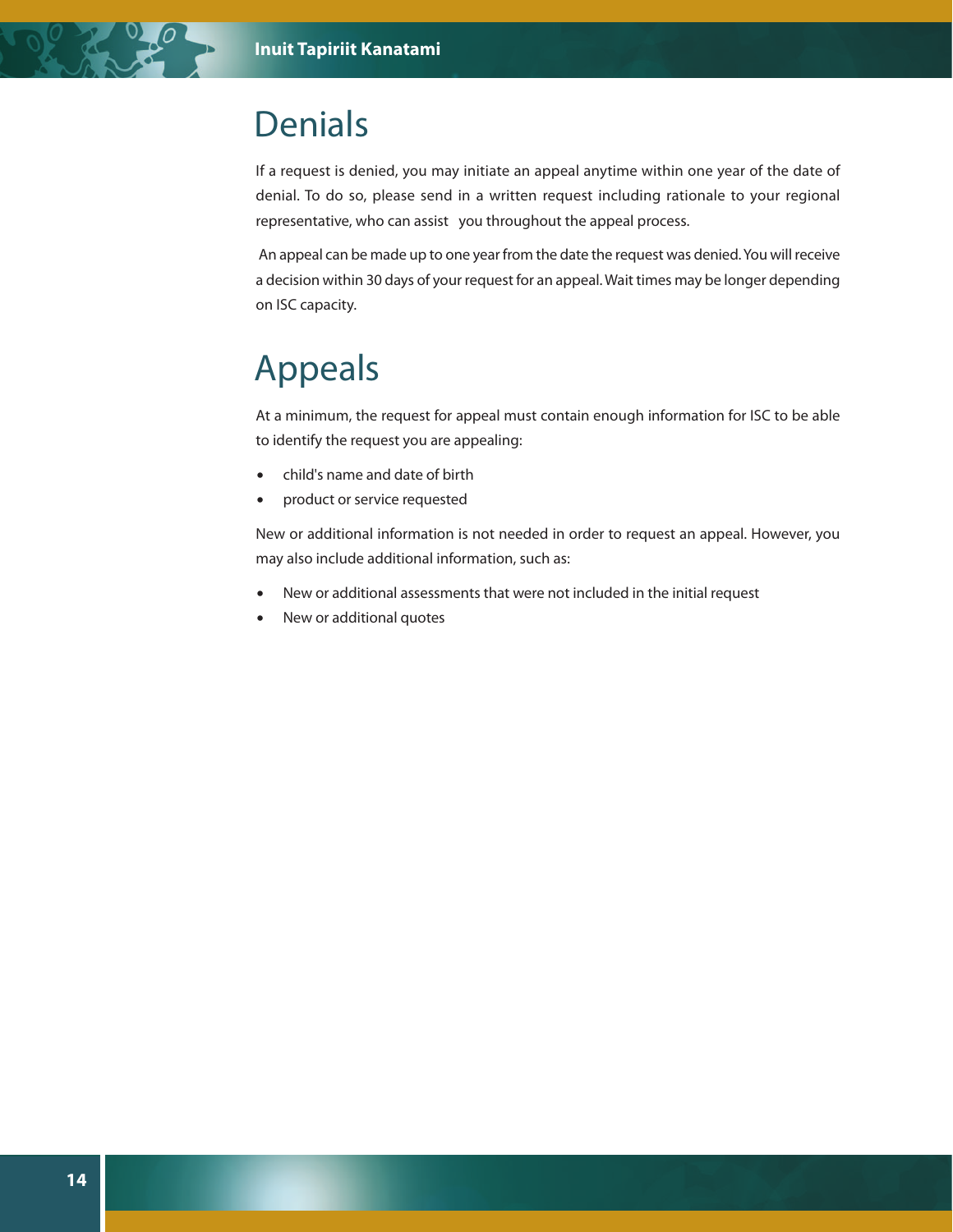# Appendices

## **Appendix I: Inuit Child First Initiative Request Checklist CHILD(REN)'S INFORMATION**

- $\Box$  Child's Legal Names (OR names of Children in the same family accessing services through the same request)
- $\Box$  Date of Birth of Child(ren)
- $\Box$  Inuit Land Claims Beneficiary Number of Child(ren) or Parent's Inuit Land Claims Beneficiary Number
- $\Box$  Non Insured Health Benefits N Number of Child(ren) (NIHB Numbers can be used if a child's Beneficiary Number is not accessible (In Nunatsiavut this number is the same as the Inuit Land Claims Beneficiary number)
- $\Box$  Child(ren)'s Gender
- □ Child(ren)'s Address
- $\Box$  Parent or Guardian's Address if different than Child's
- □ Parent or Guardian's Language of Choice
- ☐ Parent or Guardian's Contact Information
- $\Box$  Parent or Guardian's relationship to Child(ren)

## **DOCUMENTION NEEDED FOR A REQUEST**

- $\Box$  A description of the Child(ren)'s unmet need
- $\Box$  A description of what services or products would support the unmet need
- $\Box$  A Breakdown of how often this products or services will be require (i.e, 1 time / 3 times a week / 4 times a year)
- $\Box$  A quote of the costs of the products or services from the provider
- $\Box$  A support or recommendation letter from a person within the Child(ren)'s circle of care identifying how the products or services that are being requested will meet the child(ren)'s unmet needs (see Appendix II)
	- ☐ **(One or more of the following if applicable):**
	- ☐ Health/Social/Educational Assessments, Evaluations, Reports or Letters of Recommendation
	- ☐ Assessments or Evaluations: /Behavioural Therapy/Neuropsychological/ Psycho-Educational/ Speech and Language / Psychological etc;
	- ☐ Plans: Individual Education Plan (IEP) /Student Support Plans / Dental or Orthodontic/ Treatment / Safety etc;
	- $\Box$  Prescriptions
	- ☐ Referrals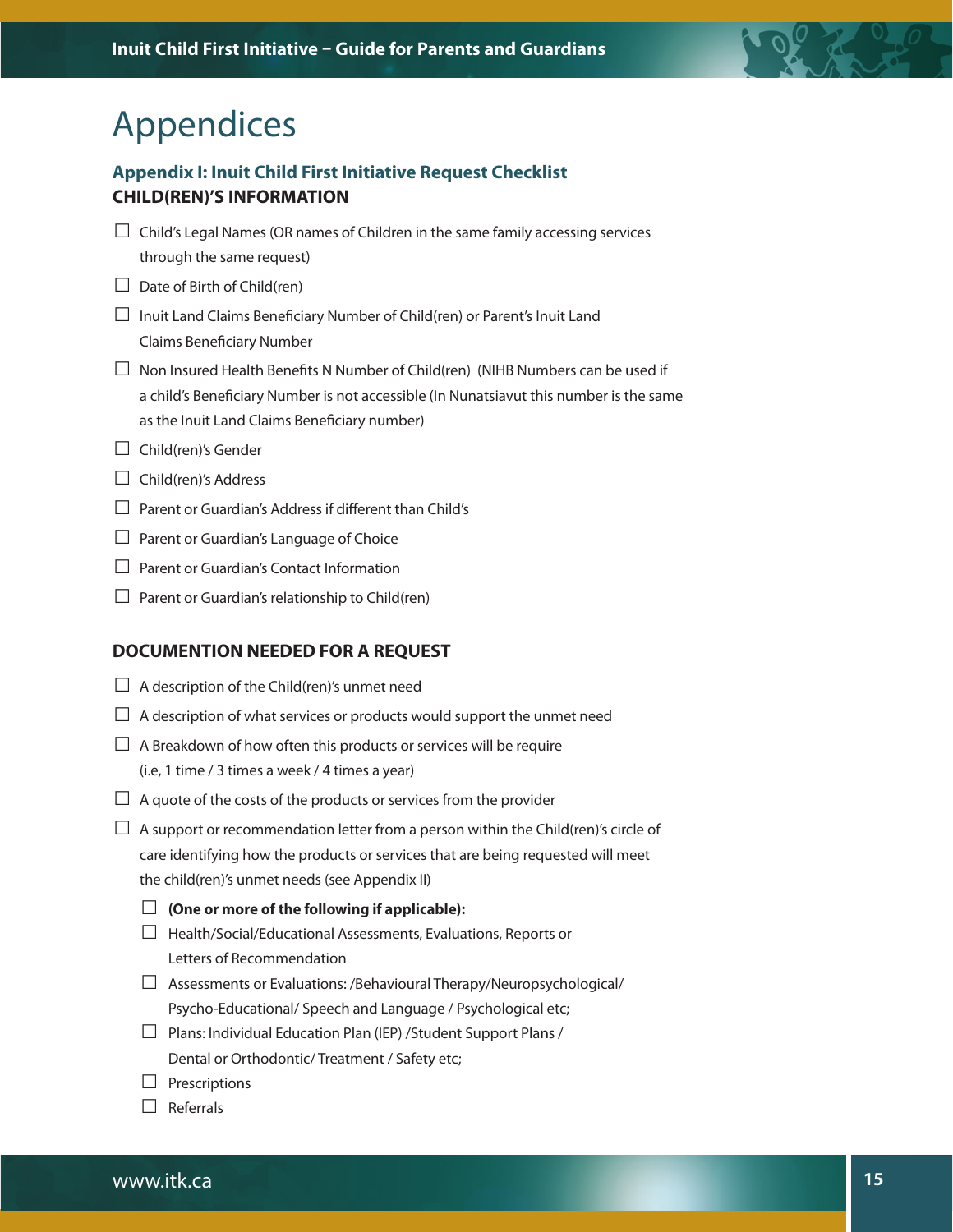## **IF A REQUEST IS NOT BEING MADE BY A PARENT OR GUARDIAN**

- $\Box$  An authorized representative is able to make a request on behalf of the the parents or guardians however, the parent or guardian will need to sign the request form, and provide authorization in writing to Indigenous Services Canada.
- $\Box$  Authorized Representative's Name, Contact Information, Relationship to Child, Relationship to parents or guardians, address, and language preferred.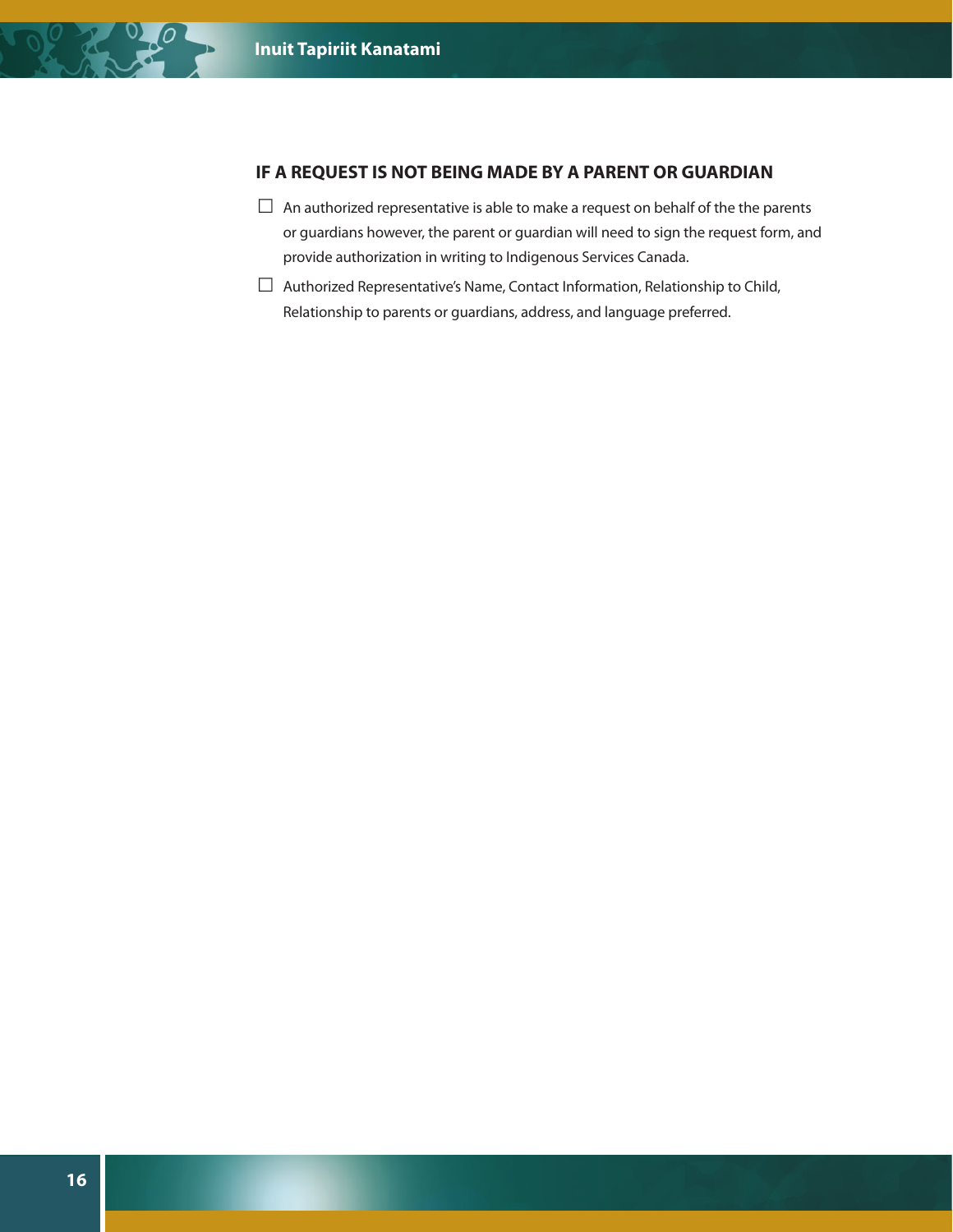

## **Appendix II: Sample Letter of Support / Recommendation**

**NOTE: One letter can speak to multiple needs and requests. It is helpful to provide information that describes the child(ren)'s specific needs, and also how the requested support will address this need. Below is an example of how this might be written.**

[Name] [Street Address, City, Province or Territory, Postal Code]

[Phone]

[Email]

Inuit Child First Initiative / Jordan's Principle, Indigenous Services Canada

10 rue Wellington, Gatineau, QC K1A 0H4

To: Whom it May Concern

RE: Child's Name (Case # if Available)

Please accept this letter of support / recommendation on behalf of (name of the child or children) and I confirm that I am in the child(ren)'s circle of care.

As a professional in the field of (health/education/social/cultural) services for children, I believe that the requested (product/ service/ support) for the (frequency / duration) will increase the quality of life for this child(ren)) and meet their unmet need.

Warm regards,

Name and title

Professional Certificate or Registration Number (if Applicable)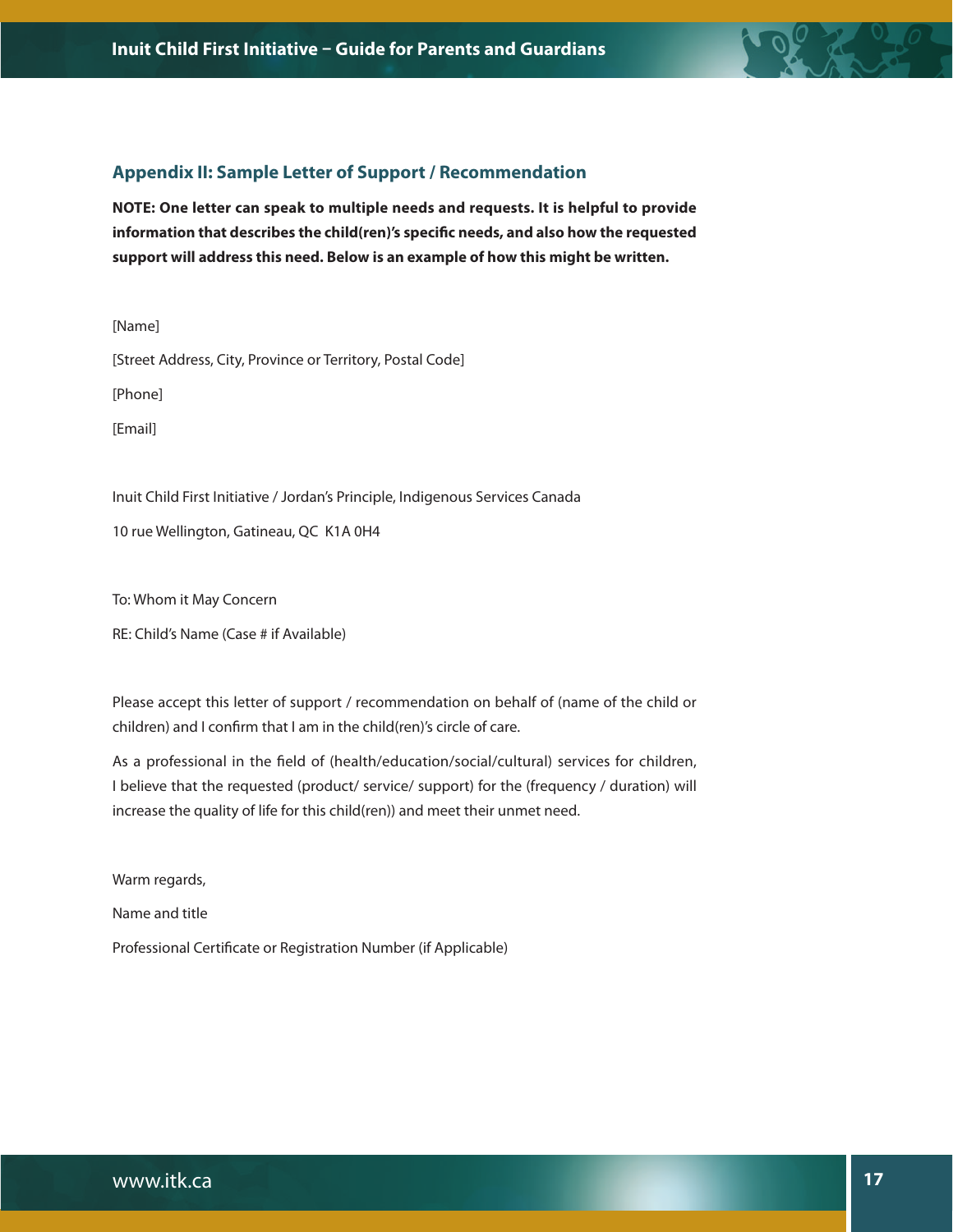# FAQs for the ITK Inuit CFI Webpage

### **I don't live in Inuit Nunangat, is my child still eligible?**

CFI is available to Inuit children anywhere in Canada who are recognized by an Inuit land claim organization and under the age of majority in their province/territory of residence. If the child resides outside of Canada, they are not eligible.

#### **How does CFI protect my privacy if I share sensitive information?**

The federal government must obey all privacy laws. Any personal information you share through CFI is protected under this privacy legislation. You have the right to access, correct, and protect your personal information. You also have the right to file a complaint with the Privacy Commissioner of Canada if you think your personal information has been handled improperly.

## **I have additional information about my child or their needs, can I have it added to my application?**

Yes, you are encouraged to call your Regional Representative if you have any new or additional information that would help the federal government understand your child's needs when reviewing your request.

### **How old can a youth be considered eligible under this initiatives?**

They must be under the age of Majority in their Province of Territory of residence.

## **Would it be possible to explain who has the authority to issue a professional recommendation?**

Does this person have to be a member of a professional order? Would a day care director have this authority? ISC approves references from all professionals that are within the child's circle of care.

#### **How are payments made to individuals, organizations?**

ISC reimburses the individual or organization that has made the payment upon receipt of invoices.

#### **What types of services or supports can I apply for?**

There is no specific list of eligible products or services. Each request is considered on a case by case basis and takes into account the unique needs of the child(ren). Some examples of commonly requested supports/services include: Medical Supplies and Equipment not covered by NIHB, Allied Health Services & Assessments, Educational Assistance, Assistive Technology, Mental Health & Addictions Services, Medical Travel Support, Assistance with Necessities of Life, etc…